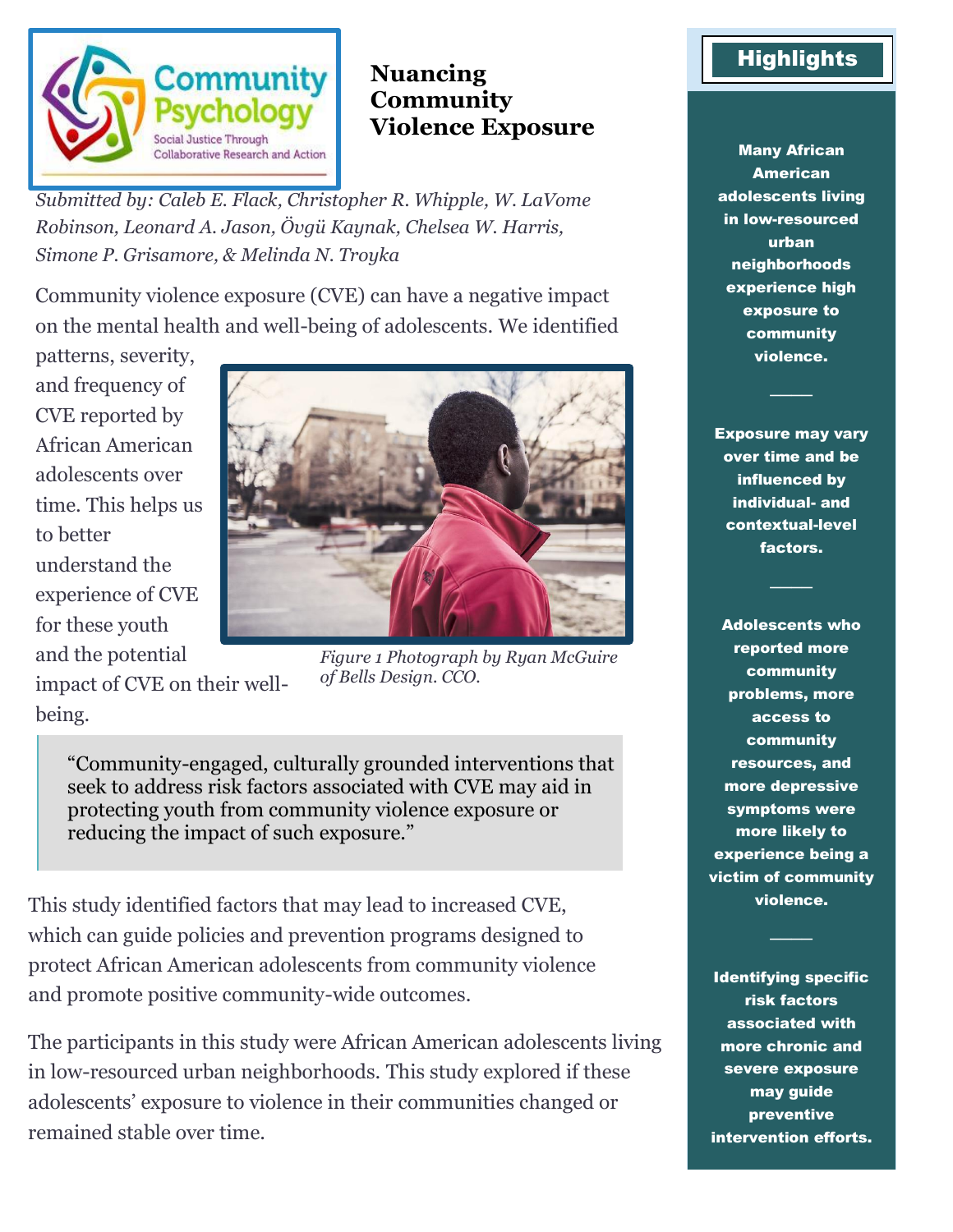We also tested if individual factors (e.g. depression), and environmental factors (e.g. community resources) influence how likely African American adolescents are to be exposed to community violence.

### *Methods*

Data were collected from 9<sup>th</sup> and 10<sup>th</sup> grade students living in urban areas between 2014 – 2016. Study participants reported on their experiences with CVE at four time points over the course of the two years. We examined the extent to which adolescents: a) witnessed or were victimized by community violence, b) whether these experiences with CVE changed or remained stable over time, and c) whether individual and environmental factors influenced the experience of CVE.

# HOW DID A COMMUNITY PSYCHOLOGY PERSPECTIVE INFORM YOUR WORK?

A Community Psychology perspective led us to examine adolescents' exposure to community violence within their broader social environment. Our results suggest that the community problems and resources accessible to African American adolescents influence their exposure to community violence. A Community Psychology perspective also helped us to identify the importance of community-engaged, culturally grounded prevention programs that protect adolescents from risk-factors for CVE identified in our study.

## *Results*

- $\triangleright$  At each of the four time points, three patterns of CVE were identified: (a) low witnessing and low victimization (LW-LV), (b) high witnessing and low victimization (HW-LV), and (c) high witnessing and high victimization (HW-HV).
- ➢ One-third of adolescents reported stable CVE across all time points. On the other hand, two-thirds of adolescents experienced at least one change in their pattern of CVE between time points. This suggests that, although stability of CVE may be expected in the short term (i.e., over the course of one year), we can expect some change in CVE over longer periods of time.
- ➢ Nearly one-third of adolescents were in the HW-HV group at some point during the study.
- ➢ Adolescents who reported more community problems (e.g., crime, boarded-up homes), access to community resources, and more depressive symptoms were more likely to experience violent victimization.